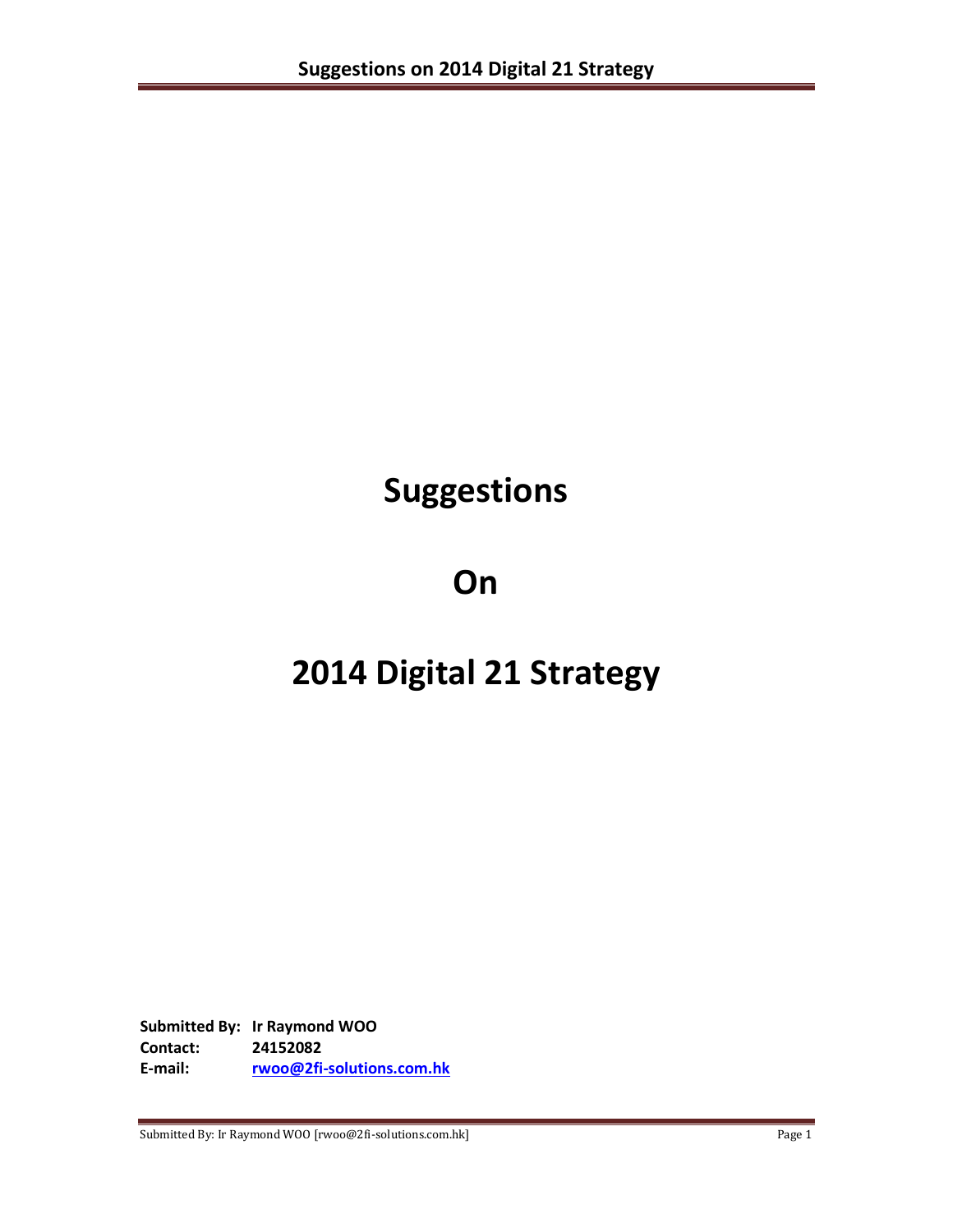## **1. Theme**

The Theme – "Smarter Hong Kong, Smarter Living" may have undermined the value that ICT can contribute to the commercial sectors. It is therefore suggested to name it "Smarter Hong Kong, Smarter Living, **and Smarter Business Hub!**"

This suggestion is based on the fact that ICT should not be regarded as enablers only for everyday life, leisure, consumers' lifestyle related activities.

## **2. Supporting a Thriving ICT Industry**

There have been a lot of talks about making ICT as one of the economic pillars for Hong Kong in the past years. However, large and globally reputable ICT brands originated from Hong Kong are yet to be seen. We are still long way from there. A bigger question is that how many of Hong Kong ICT companies are making reasonable or decent profit today?

It should be noted that in order to create a "thriving" ICT Industry, encouraging start-ups and innovations, facilitating state-of-the-art ICT infrastructures, building ICT Manpower and expertise pools, etc. are only some of the enabling factors. The key is **DEMAND**.

#### **3. The Issues of ICT Demand in Hong Kong**

Some may argue that ICT has become a daily life and commercial necessity, so the "demand" is always there. This could be true to an extent. The problem though, is that there are so many international and financially strong ICT brands and service providers coming to Hong Kong to compete with the Hong Kong home grown ICT companies, especially the Hong Kong ICT SMEs. Needless to say, most of these local ICT companies find it almost impossible to have head-to-head competition with them, especially in areas such as brand name, financial strength for advertising and promotion, customer references, market penetration, etc..

As a result, the local ICT SMEs would have to find niche markets even though they have some great products and services, yet they find them hard to sell in Hong Kong. In order to survive, some local ICT companies elect to seek partnership or reselling arrangement with the international brands.

Some may elect to give up the Hong Kong market and focus on the mainland and Asia Pacific markets. Some may even surrender entirely and do some non ICT businesses.

If this trend continues, despite how the Government encourage innovations, startups; and how large the ICT talents pool has been built; one of the brutal scenarios could be like this:

- a) innovation of ICT technology and applications may land in places other than Hong Kong,
- b) the ICT industry in Hong Kong is a local support centre for international ICT brands,
- c) most ICT talents are working on innovations and support for international ICT brands,
- d) the non ICT SMEs are still ICT behind as they cannot afford to use international brands, and yet the less costly and Hong Kong customized solutions from local ICT companies become difficult to find as they are either out-of-business, or have shifted their focus elsewhere.

#### **Is this a thriving ICT industry for Hong Kong we want to see?**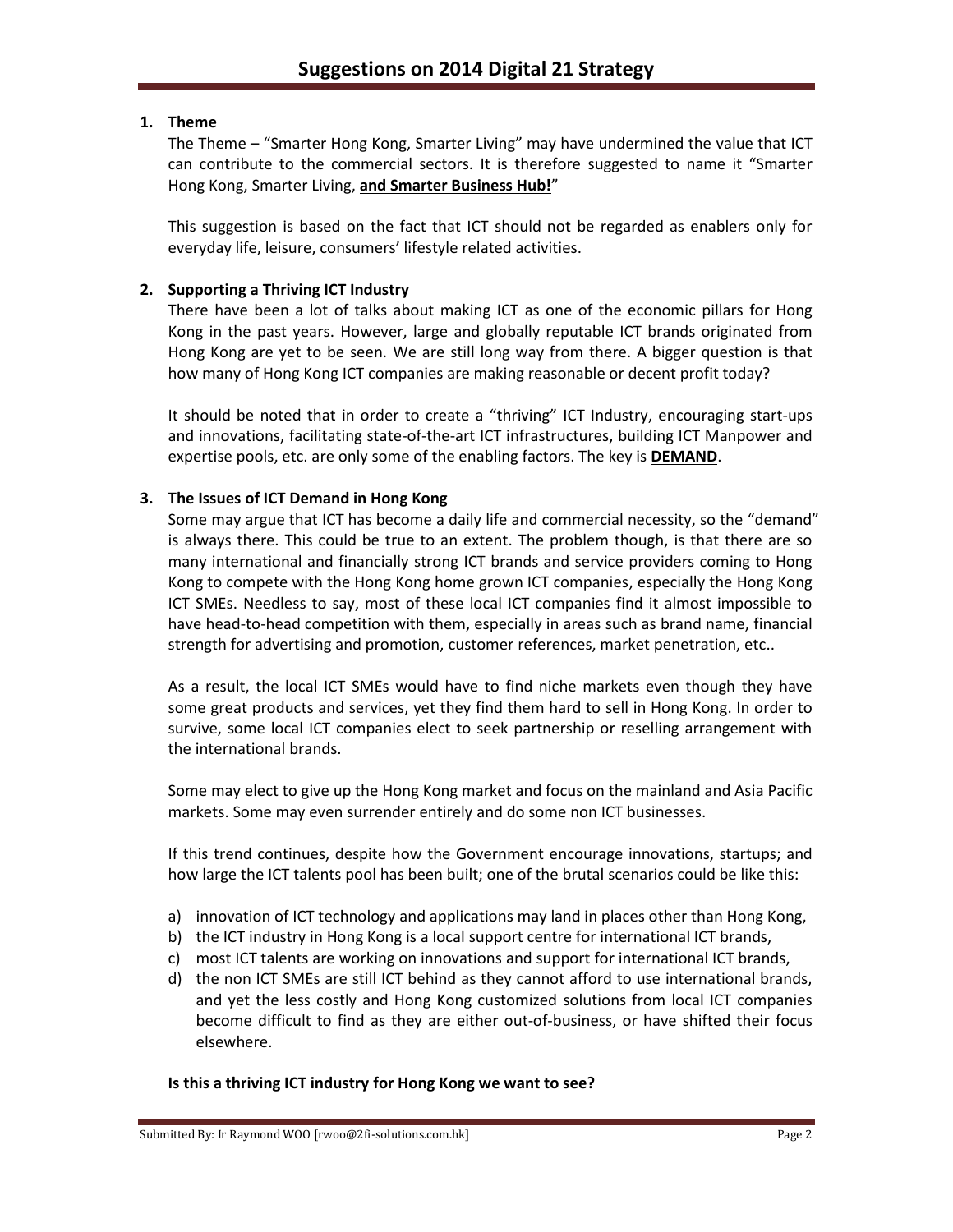## **4. The Path from Concept to Brand**

Let us leave the concerns about ICT demands for a minute. Over the years, the government has encouraged ICT Innovations which may mean new or advanced ICT technology, and innovative use of ICT technologies.

In either case, there is always a long path from an Innovative Idea (Concept) to Brand. It can be called a "King Making Process" which may consist of four folds – Concept, Funds, Process and Expertise.

## Concept and Funds

Perhaps there is no need to explain too much about the Concept which has to be sound with the ability to create values to buyers / consumers. Without Funds, a lot of the activities involved in the Process will be difficult to accomplish.

## Process

This refers to: **Concept**  $\rightarrow$  Prototyping and Improvement  $\rightarrow$  Test Marketing for Feedbacks and Enhancements  $\rightarrow$  Trial Use then Changes and Updates  $\rightarrow$  Private Launch for Production Use  $\rightarrow$  Marketing and Public Launch for Production  $\rightarrow$  **Brand**.

## Expertise

The Process requires people of different expertise and contributions, the product entrepreneur (owner), product developers, investors, business strategists, legal experts, marketing experts, distribution channels / partners, etc.. It is extremely unusual to see one single entrepreneur who can play every role and can afford the funds to support the entire process.

## **What lacks?**

## Funds

It is appreciated that the Government has placed some resources and funds to encourage startups. The Science and Technology Park, and Cyberport have also done a lot of work to incubate startups and have helped the ICT entrepreneurs to find venture funds and networks.

However, the Government tends to have more confidence about the universities and research institutes that they are more capable of doing innovation and technology development. Thereby, these institutions tend to be easier to acquire funds from the Government. This is understood as it is true that these institutions have better environment and facilities and resource for innovations and technology development.

The problem, though, is that, there are ICT SME entrepreneurs who have sound business ideas and products that require funds to turn their concepts into products, and then to the market. This ICT SMEs are flexible and are closer to the user markets. If they are supported with sufficient funds, their contributions and achievements cannot be under estimated.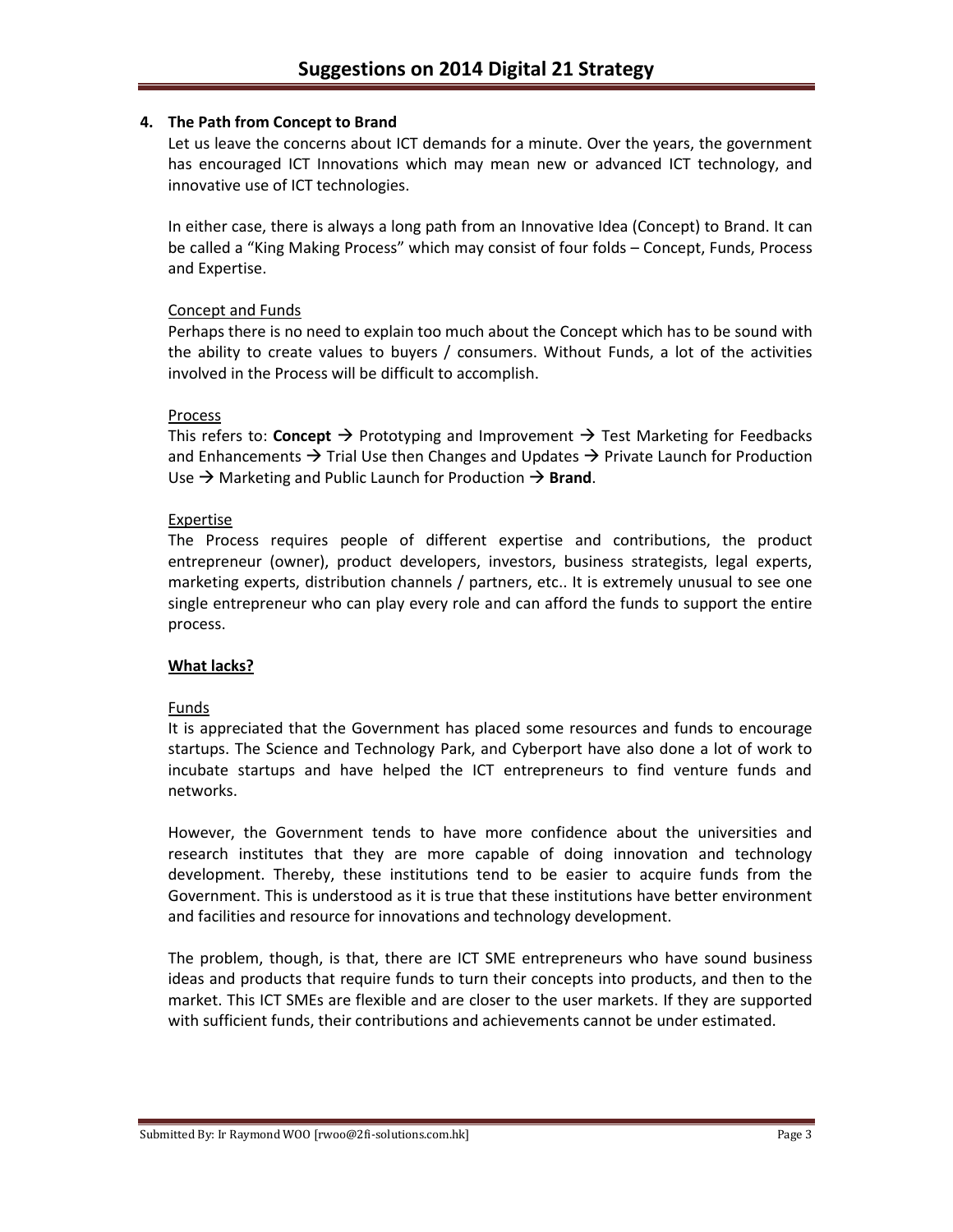On the other hand, it appears that the Government tends to leave the Test Marketing, Private Launch, Marketing and Public Launch; and seeking business and professional expertise to support the activities in the Process, etc.; to the entrepreneurs themselves. This is a bit like "I help you start, the rest is up to you!"

Perhaps there is nothing wrong with the Government's approach based on the laissez faire principle. However, it is quite clear that this approach has failed to develop the ICT Industry as one of the economic pillars in Hong Kong, let alone the "desire" to grow the industry.

In the private sector, the local venture investment to support startup or expanding ICT companies is not a common or pleasing culture. Perhaps there are too many investment opportunities such as: properties, stocks, foreign currency, etc..

#### Process – Market

There is no doubt that Hong Kong ICT is capable of creating innovative and value added ICT products and solutions. The problem is that there are only very few that can make it in the marketplace.

What has been observed is that there is no **"Use Hong Kong ICT"** culture in the public and private sectors. In addition, there is no encouragement to take risk to try new ICT products even it has been demonstrated as better and cheaper than existing products. An entrepreneur has expressed that an organization has rejected his offer at zero cost in exchange for their users to try his new ICT product. The test marketing and marketing process has been so difficult for the startups.

Imagine when the entrepreneurs were asked about reference cases or successful implementation, they may become wordless as not many of them would have sufficient cases to impress new buyers or partners.

As a result, a lot of these high potential products either disappear during the Process, or struggle to move very slowly; while the international and wealthy ICT brands continue to take over the user market.

#### Expertise

Expertise is costly. If each ICT entrepreneur tries to hire a whole bunch of experts from different business professions to support the Process from Concept to Brand, the cost will be extremely high.

If the ICT entrepreneurs do not have these business functions support, the problem with "slow motion" to marketplace will remain.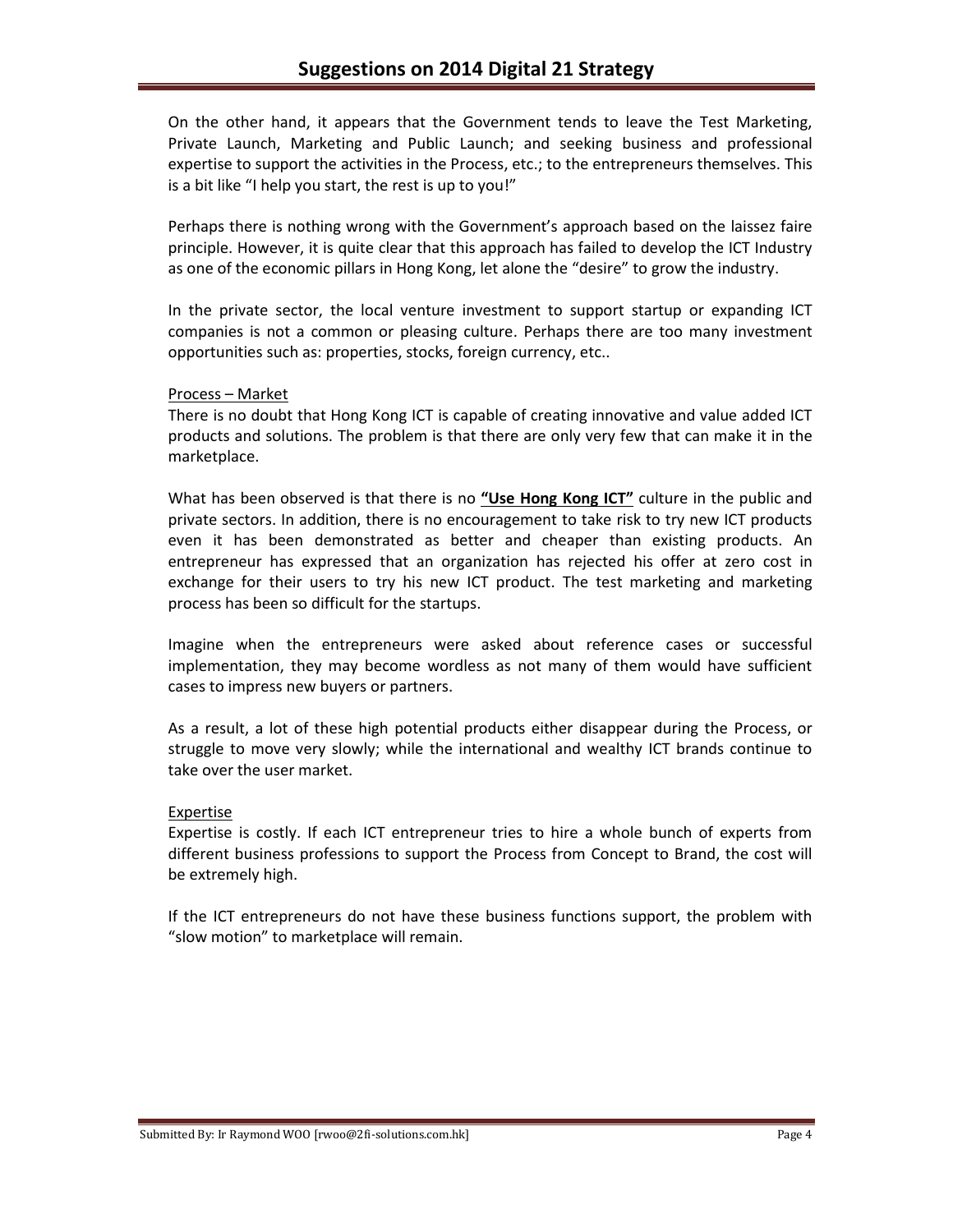#### **5. What the Government can do?**

#### Funds

- Broaden the ICT Funds to support ICT SMEs with ICT product innovation or innovative applications of ICT technology.
- Do NOT limit the funds for startup only. The funds should also be eligible for those Hong Kong ICT companies, especially the ICT SMEs who have mature products already after years of hard work and market testing, and require funds to aggressively launch in the marketplace. The level of funds for both the startups and expanding ICT companies should increase to cover the product development and marketing needs.
- The funds support should cover any stages in the process from Concept to Brand, and it should be rather simple and not overdone on due diligence.
- Consider to partner with venture capitalists to form a Government and VC JV Funds to support these ICT SMEs at different stages in the Process from Concept to Brand.
- Consider to increase the risk limit. Conservatism is an obstacle for ICT innovations.
- Apart from funds, the Government can consider to refurnish some old factory premises and allow the Hong Kong ICT companies to work there at a lower rent.

#### Process – Market

- The Government can encourage a **"Use Hong Kong ICT First"** culture in the public and private sectors. A clear internal message in the Government should be conveyed that there SHOULD NOT be a "Play Safe" mindset which drives preference to select ICT products and services from international ICT brands over Hong Kong ICT companies.
- The Government can consider to take lead in using ICT products and services from Hong Kong ICT companies. The products provided by these companies should be developed in Hong Kong and the manpower to support the services should be resided within Hong Kong. The purchase of Hong Kong ICT products and services is suggested to be at least 20%.
- In order to broaden the ICT demands for Hong Kong ICT companies, the Government can consider some incentives or tax allowance if the local companies elect to purchase ICT products and services from Hong Kong ICT companies. Imagine if more organizations in public and private sectors have elected to put into action to "Use Hong Kong ICT First", more showcases for home grown ICT products can be established. This will be extremely useful reference cases for the Hong Kong ICT companies when they try to expand and compete in the overseas markets.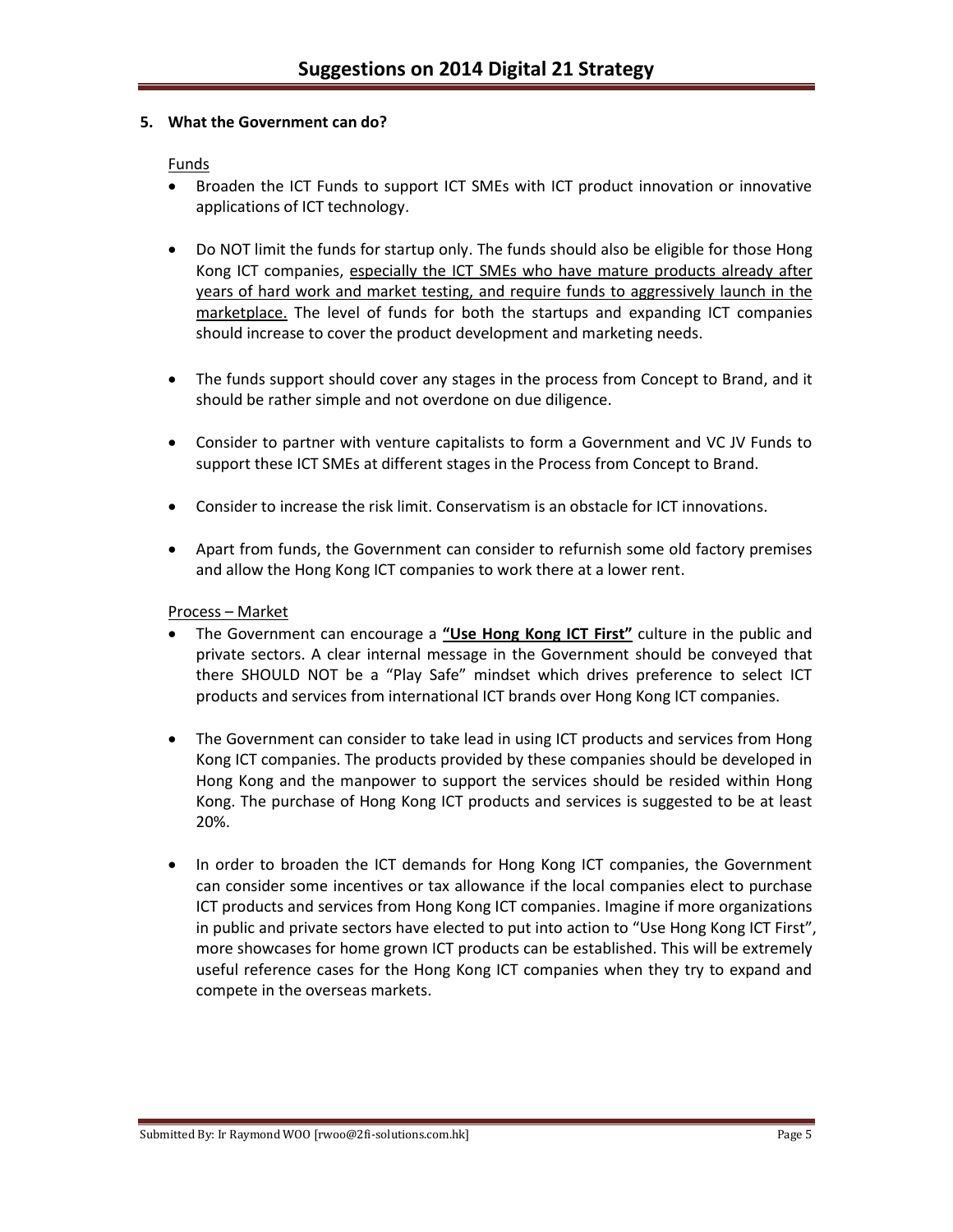- The definition of Hong Kong ICT companies or Products may have criteria as follows:
	- o Owner or the Major Shareholder must be permanent resident of Hong Kong
	- o The Product (Solution) must have at least 70% of the work developed in Hong Kong or by permanent residents of Hong Kong
	- $\circ$  The core product or service must be invented / created / innovated in Hong Kong; i.e. not imported from overseas
- The Government can also consider a "Collective Approach" to export the Hong Kong ICT products and services internationally starting with China and Asia Pacific. This should be more than the good work that Trade Development Council (TDC) has been doing. Some "Hong Kong Brand" building effort is necessary and advertisements through TV and other means are necessary to create awareness to the overseas users / buyers / partners about the Hong Kong ICT products and services.
- The Government can consider to fund some ICT commercial associations to form representative offices in overseas countries to serve and support the overseas buyers or partners.
- A good example of this successful Export Effort is the Performing Business from Korea (TV series, Comedies, Pop Music), Cosmetics, and recently Korean Food. It is estimated that the "PSY Gangnam Style" has made billions in a couple years.
- The relationship with China should be broadly leveraged in order to get a place for the Hong Kong ICT products and services as an elite choice for the public and private sectors in China. It is also understood that there may be protectionism within the China market. The facilitation for the place can be joint venture basis with Chinese ICT companies.

## Expertise

- The Government may consider to form a non-profit making "Professional Business Services Centre" initially for Hong Kong ICT Business Development and Expansion. The services may include, but not limited to strategic planning, financial planning, VC networks facilitation, government funds applications, sales channels, marketing planning, legal and patent services, etc..
- The Government may consider to set aside a seed fund to support this Centre. The Hong Kong ICT companies using this service will be required to pay a fee which may be less than the commercial rate.
- Depending on the level of services required by the Hong Kong ICT companies, the fee can be settled through a combination of cash term and profit sharing based on revenue generated from the business profit / project over an agreed period of time.
- The whole intent is to minimize the cost of the Hong Kong ICT companies when they require these business services; and at the same time, hope to enable the Professional Business Services Centre to earn reasonable income in order to make the Centre self sustainable.